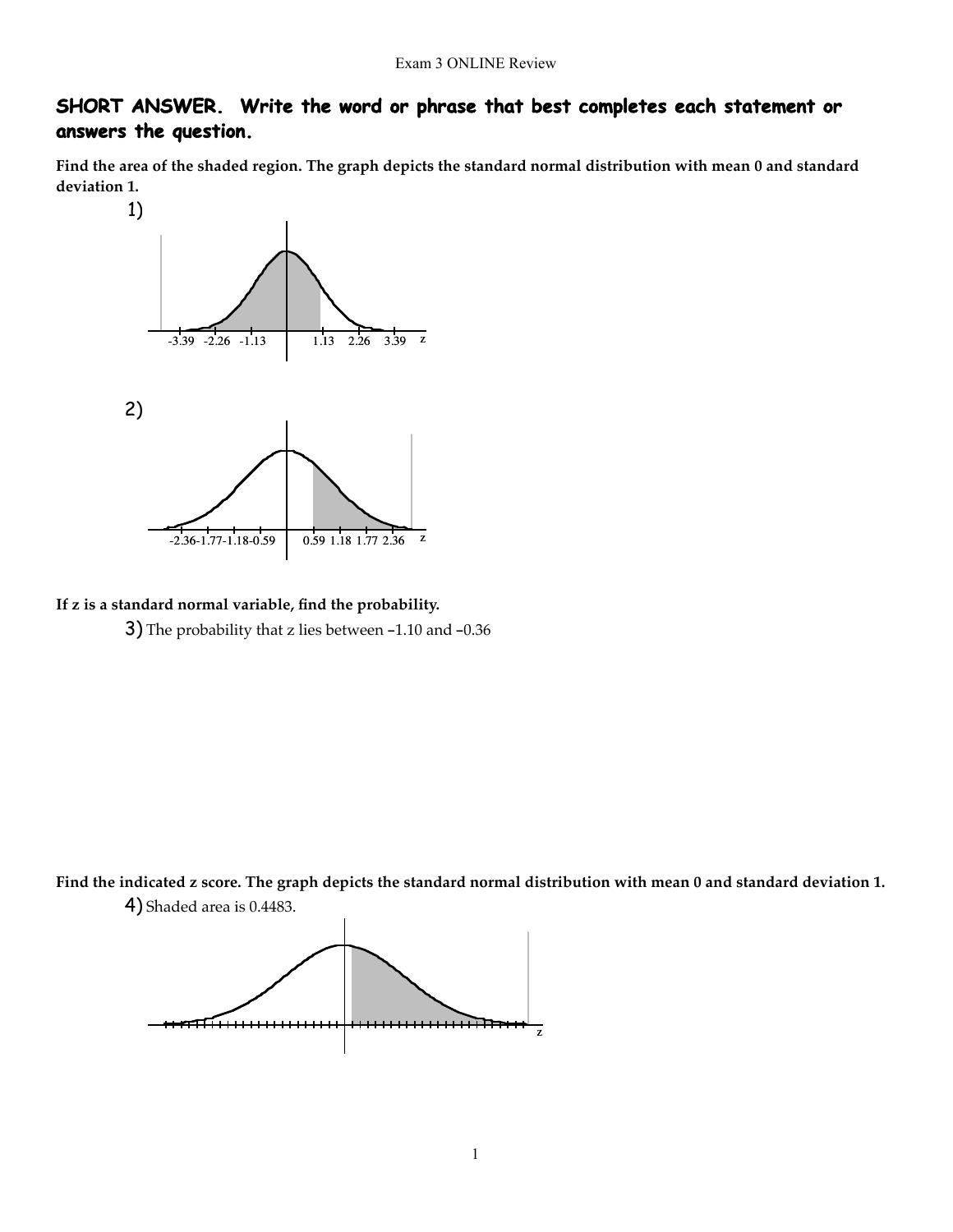#### **Provide an appropriate response.**

5) Find the area of the shaded region. The graph depicts IQ scores of adults, and those scores are normally distributed with a mean of 100 and a standard deviation of 15 (as on the Wechsler test).



6) Find the area of the shaded region. The graph depicts IQ scores of adults, and those scores are normally distributed with a mean of 100 and a standard deviation of 15 (as on the Wechsler test).



7) Find the indicated IQ score. The graph depicts IQ scores of adults, and those scores are normally distributed with a mean of 100 and a standard deviation of 15 (as on the Wechsler test).



The shaded area under the curve is 0.10.

#### **Solve the problem. Round to the nearest tenth unless indicated otherwise.**

8) Scores on a test are normally distributed with a mean of 63.2 and a standard deviation of 11.7. Find P81, which separates the bottom 81% from the top 19%.

### **Find the indicated probability.**

9) The lengths of human pregnancies are normally distributed with a mean of 268 days and a standard deviation of 15 days. What is the probability that a pregnancy lasts at least 300 days?